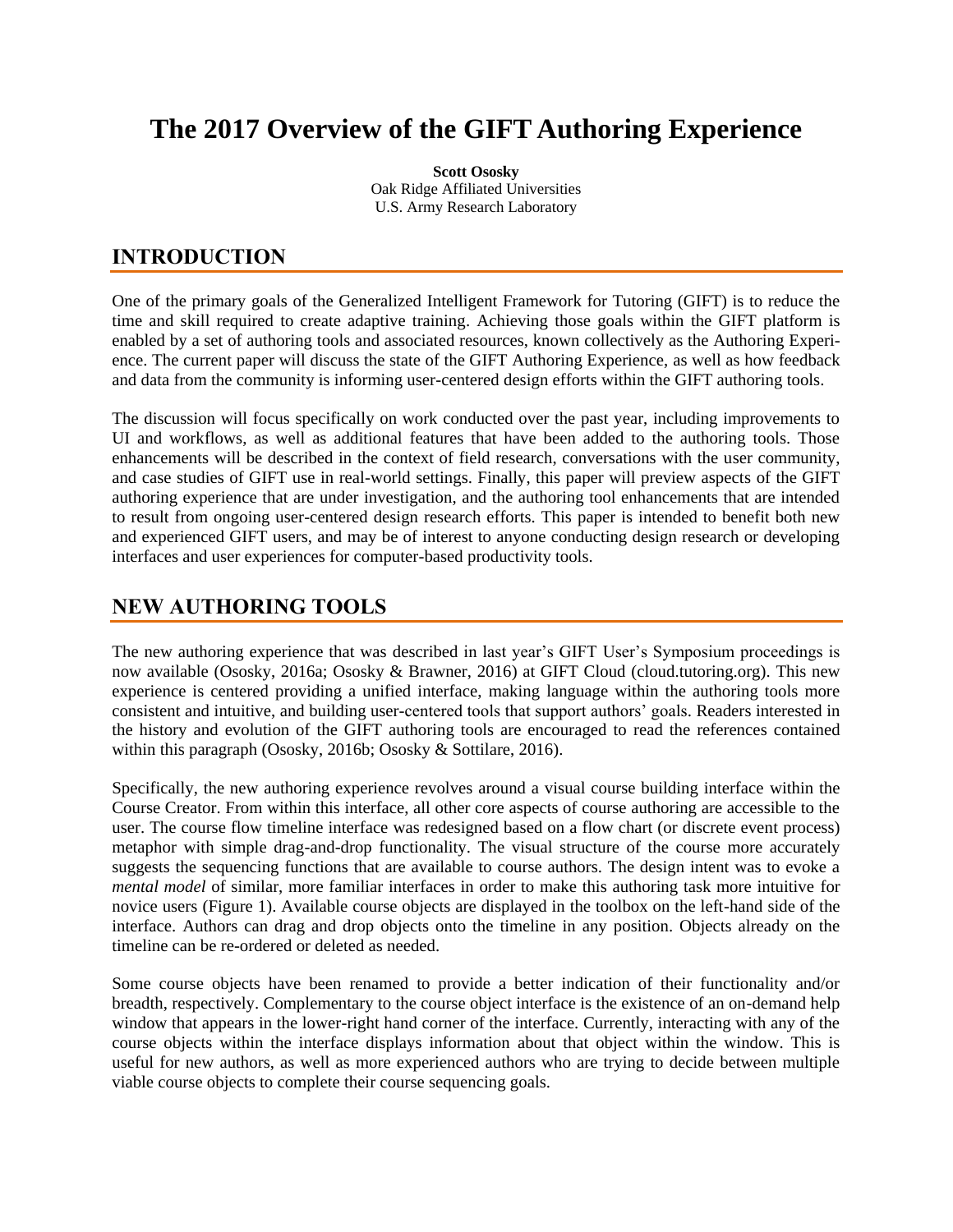

<span id="page-1-0"></span>**Figure 1: Visual course flow editor uses familiar interaction metaphors to allow authors to quickly create course outlines.**

The efficient editing of course objects is also central to the new authoring experience. Recognizing that authoring an adaptive tutor required complex yet usable authoring tools, our design approach to efficiency was inspired by the similarly complex design video game development tools [\(Lightbown, 2015\)](#page-8-0). The new authoring experience adopts a design philosophy that reduces the number of pop-ups on screen, and keeping multiple pieces of information in view in order to reduce the memory/recall burden on the author. To that end, editing a course object is as simple as clicking it on the timeline. Now, instead of a pop-up, the course object editor opens in a side frame on the right-hand side of the workspace [\(Figure 2\)](#page-2-0).

Each course object has a different set of editing and configuration options; some editors require more screen space than others in order to be in full view of the author. Therefore, each of the three primary *panels* of the Course Creator are resizable. The course object editing UI can also toggle into *full screen* mode as the authoring work shifts from sequencing to configuring course objects. The editing area, by default, displays the most recent course object that the author has clicked in the timeline. Individual course object editors can be *pinned* to the editing frame and quickly accessed as a series of tabs (like a web browser) should the author need to view or edit multiple course objects simultaneously.

The object that is currently in-focus within the editing frame is also highlighted on the timeline with an animated blue-dashed outline around the object. The intent of that design is to help the author make the connection between what is being edited and where that object exists in the timeline. This is useful when courses have multiple objects that appear similar to one another on the timeline, such as an informational message, or a survey / test (Figure 2).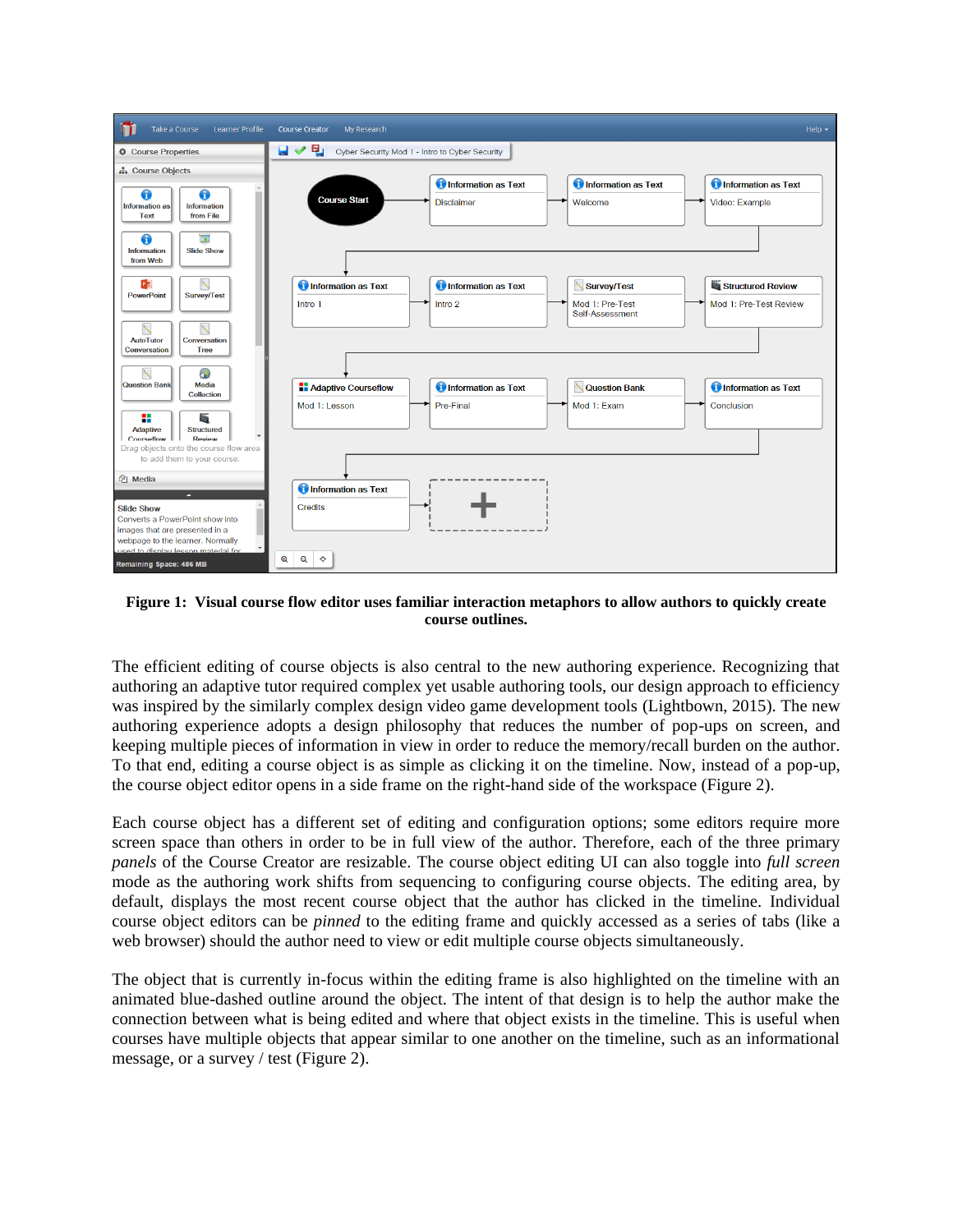

<span id="page-2-0"></span>**Figure 2: The editing frame appears when interacting with objects on the timeline. All three sections of the Course Creator interface are resizable, based on user needs and preferences.**

The survey authoring interface has also been completely re-designed. Specifically, we focused on reducing users' physical effort within the system, or *excise*, by reducing the number of mouse clicks and keyboard commands required to build an individual question. Further, system-level configuration parameters, such as the collection of surveys for a particular course (i.e., survey context) are now automatically managed by the GIFT and are invisible to the author.

The survey authoring interface is now presented in a WYSIWYG style format [\(Figure 3\)](#page-3-0). After writing the question text, and a first response item, additional response items are automatically added so that the author can quickly complete the question, and then easily get a sense of how that question will look when the learner sees it. Text fields within the survey composer also use the same, familiar rich-text editor that is found within the Information Course Object types. They survey composer now supports quickly copying and moving questions within the interface, further increasing authoring efficiency. Configuration options are organized within different parts of the interface in order to maintain authoring efficiency and the visual integrity of the survey layout. Options such as "force response" or "multi-select" now appear in a side frame, which is dynamically updated as individual questions are selected. The survey system also supports multi-select for batch operations on groups of questions.

*Scoring mode* (Figure 3, top-middle) is a new feature of the survey composer intended to reduce authors' cognitive workload through progressive disclosure of information. The new mode functions as a toggle between *writing* surveys and *scoring* surveys. Activating scoring mode temporarily locks the questions for editing; the UI adds a series of score boxes to each response for a particular question [\(Figure 4\)](#page-3-1). Further, if the survey is linked to a set of learning concepts, additional options will appear on each question that will allow the author to associate the question with a concept(s) and set a difficulty for that question. Toggling between the Writing Mode and Scoring Mode reduces visual clutter, and allows authors to focus on one specific aspect of survey composition. The benefit of the two modes is most apparent when questions have complex scoring mechanisms, such as a matrix of responses.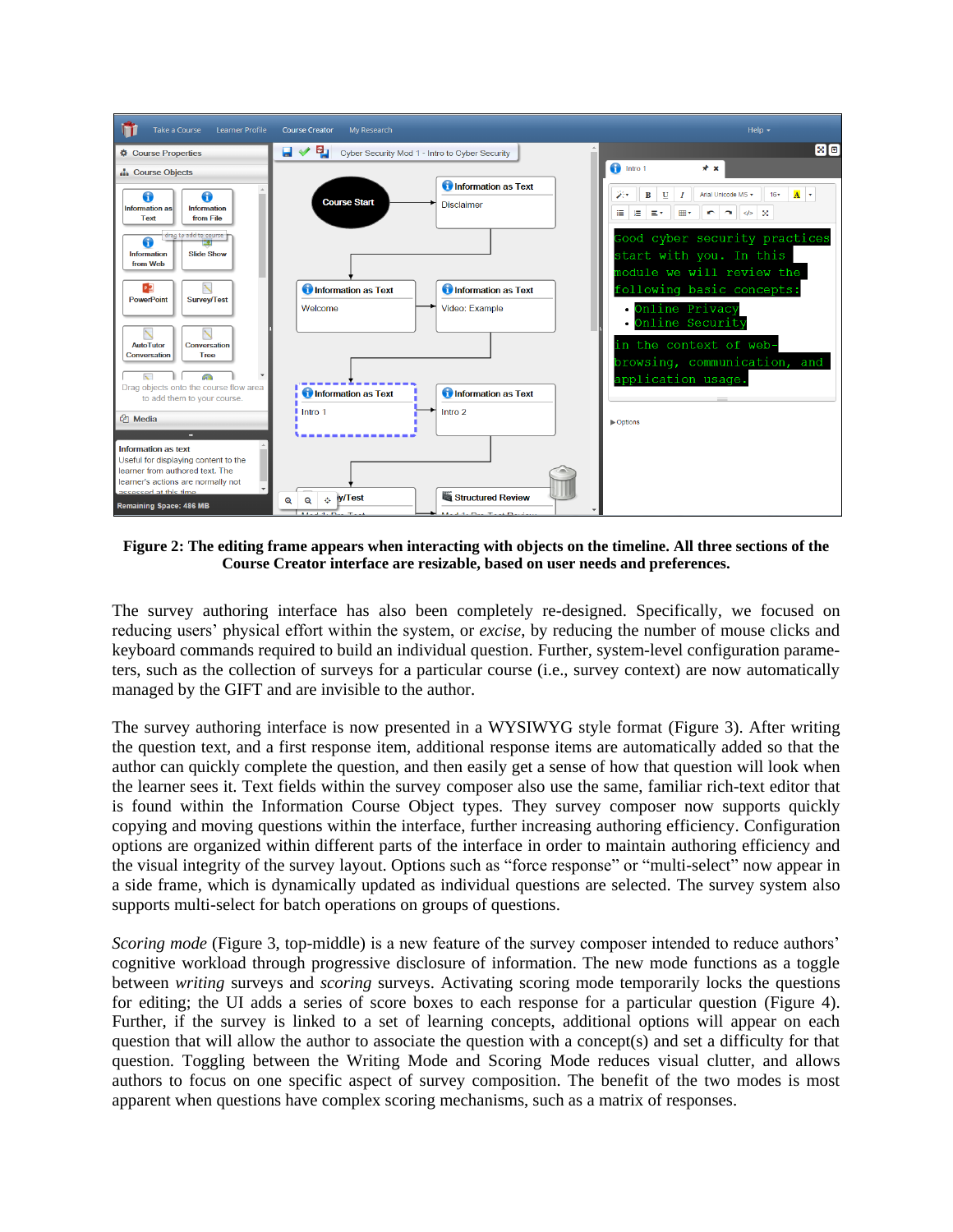

<span id="page-3-0"></span>**Figure 3: The survey composer has been completely redesigned as a WYSIWYG editor with rapid survey creation in mind. Configuration options appear on the right-side frame. Scoring options are enabled through a separate scoring mode toggle at the top of the interface.** 

| (READ-ONLY SURVEY) Survey Name: Pre-Test *<br>■ Writing Mode<br>Scoring Mode                                                                                                                                                                                                                                                                                                                                                                                                                                                |                                                        |  |
|-----------------------------------------------------------------------------------------------------------------------------------------------------------------------------------------------------------------------------------------------------------------------------------------------------------------------------------------------------------------------------------------------------------------------------------------------------------------------------------------------------------------------------|--------------------------------------------------------|--|
| <b>Scoring Logic</b>                                                                                                                                                                                                                                                                                                                                                                                                                                                                                                        |                                                        |  |
| <b>Scoring Based On</b><br>Knowledge                                                                                                                                                                                                                                                                                                                                                                                                                                                                                        | <b>Possible Total Points</b>                           |  |
| Use the slider to adjust the scoring rules (by percentage):                                                                                                                                                                                                                                                                                                                                                                                                                                                                 |                                                        |  |
| <b>Show Percentages</b><br><b>Novice</b><br>Journeyman<br>score $< 5.2$ points<br>5.2 points $\le$ score $\le$ 6.8 points                                                                                                                                                                                                                                                                                                                                                                                                   | <b>Expert</b><br>6.8 points $\le$ score $\le$ 8 points |  |
| Q <sub>1</sub><br>٥<br>A Cloud storage is a way to keep your file saved on third parties services over the internet.<br>Common examples are Hubic, Dropbox or Amazon Cloud Drive. You have been using your personal cloud storage<br>to backup photographs but you are considering storing documents and some may contain personal information<br>that you would like to keep secure and private, what steps can you take to ensure that this happens?<br><b>Points</b><br>Encrypt files yourself*<br>1<br>$\odot$ Feedback |                                                        |  |
| Share settings<br>$\Omega$                                                                                                                                                                                                                                                                                                                                                                                                                                                                                                  |                                                        |  |

<span id="page-3-1"></span>**Figure 4: Survey with scoring mode activated. Scoring logic dynamically updates with score values.**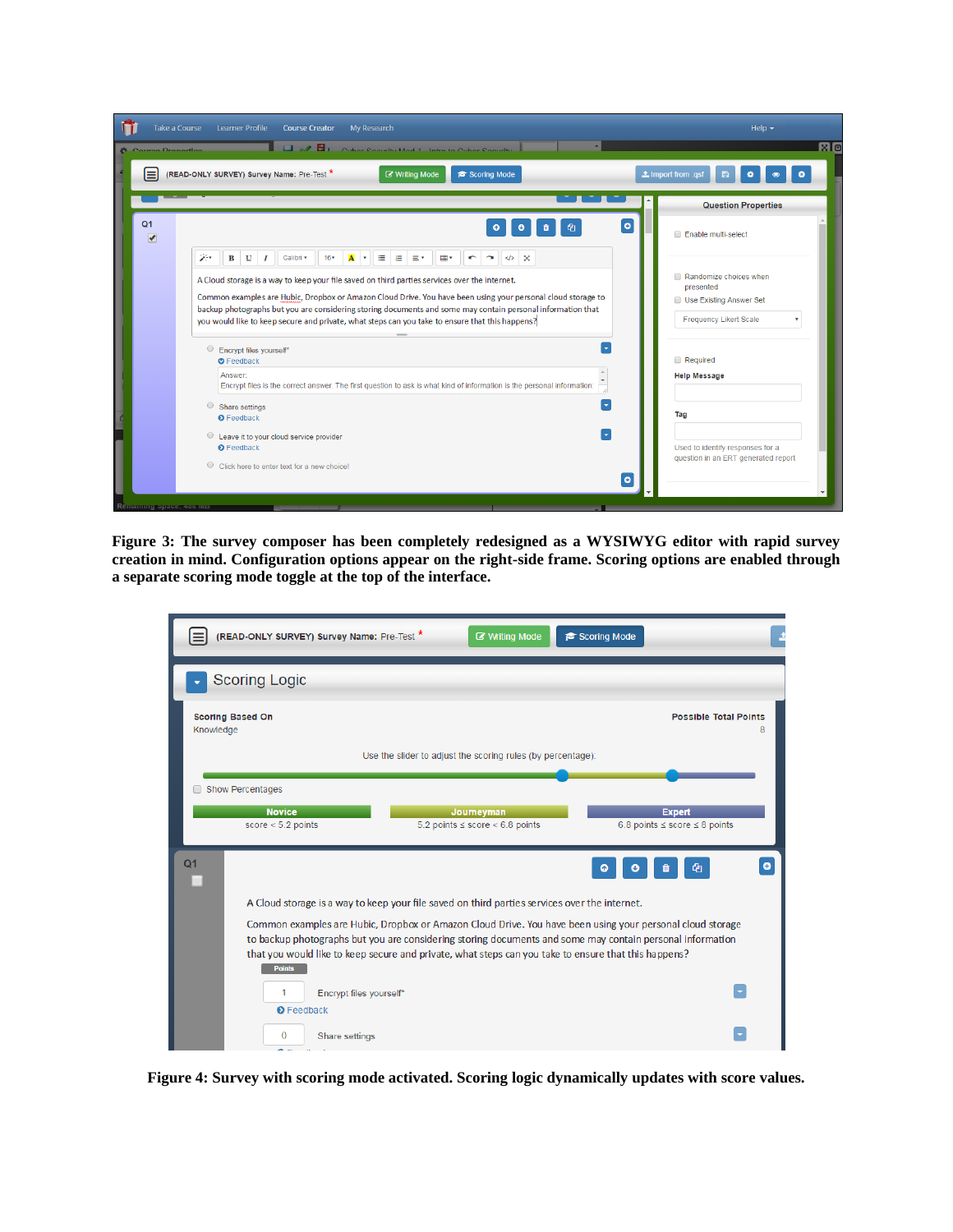Scoring logic also appears at the top of each scored survey. The design intent was to reduce the possibility of making errors in scoring a survey, by selecting UI controls that were appropriate to the task. As authors set the numbers of possible points for each question, the scoring logic automatically calculates the maximum total points. This maximum is used to set a slider for specifying the scoring logic to sort scores into three bins: *novice*, *journeyman*, and *expert*. The range of possible scoring outcomes is clearly shown on screen under each bin. Scoring can be set based on a percentage score, or raw point totals (scoring on fractional points is also possible using the sliders). The author can also set the two sliding points on top of one another to create a binary classification system, if desired (e.g., pass / fail).

Lastly, an "import from .qsf" feature is now available in the survey composer. This is an example of a function that was added in direct response to community feedback. It was recognized that some GIFT users already had experience in creating survey content using Qualtrics, a survey creation and data collection tool, used primarily for marketing research. Qualtrics exports content from their system in a .qsf format. The "import from .qsf" feature in GIFT scans the export file for survey questions and takes one of three actions: imports the question as it appeared in Qualtrics, adapts a Qualtrics question type to a GIFT question type, skips question import and notifies the author. Because the primary purposes of GIFT and Qualtrics are different, the question types supported by each are not a one-to-one mapping. Therefore, GIFT imports questions from ".qsf" files when the integrity of the question can be maintained.

Additional enhancements to the authoring tools are in various stages of development and release. We continue to collect feedback from current and potential authors in order to determine the suitability and efficiency of the tools in order to provide a positive and productive experience for authors of all skill levels. We encourage readers to examine the authoring tools further by visiting cloud.gifttutoring.org.

### **USER TESTING**

The new user experience of the GIFT Authoring tools was largely inspired by user feedback and comparative analysis; however, there is currently little formal data available to measure and evaluate the usability, efficiency, and perception of current and future authoring experiences within GIFT Cloud. To that end, a round of formal usability evaluation was recently completed, regarding elements of the new authoring tools, described above. The objectives of this research were to evaluate the usability of the current version of the GIFT Authoring Tools (GAT) by: (1) establishing a baseline of task-performance measures, (2) establish a baseline for the overall usability of GIFT, and (3) identify potential design concerns to be addressed in order to improve the efficiency, productivity, and satisfaction with GIFT.

This section reports on a subset of the data collected during the evaluation, with a comprehensive report in preparation for publication in the coming months. Specifically, this section will describe some of the subjective, quantitative survey data collected throughout the study.

### **Participants**

The study was conducted with twelve participants that were new to GIFT, are instructors and/or instructional designers and are familiar with military training / instruction. As this was conducted as a usability evaluation of the GIFT authoring tools, no additional demographic data was collected about the participants.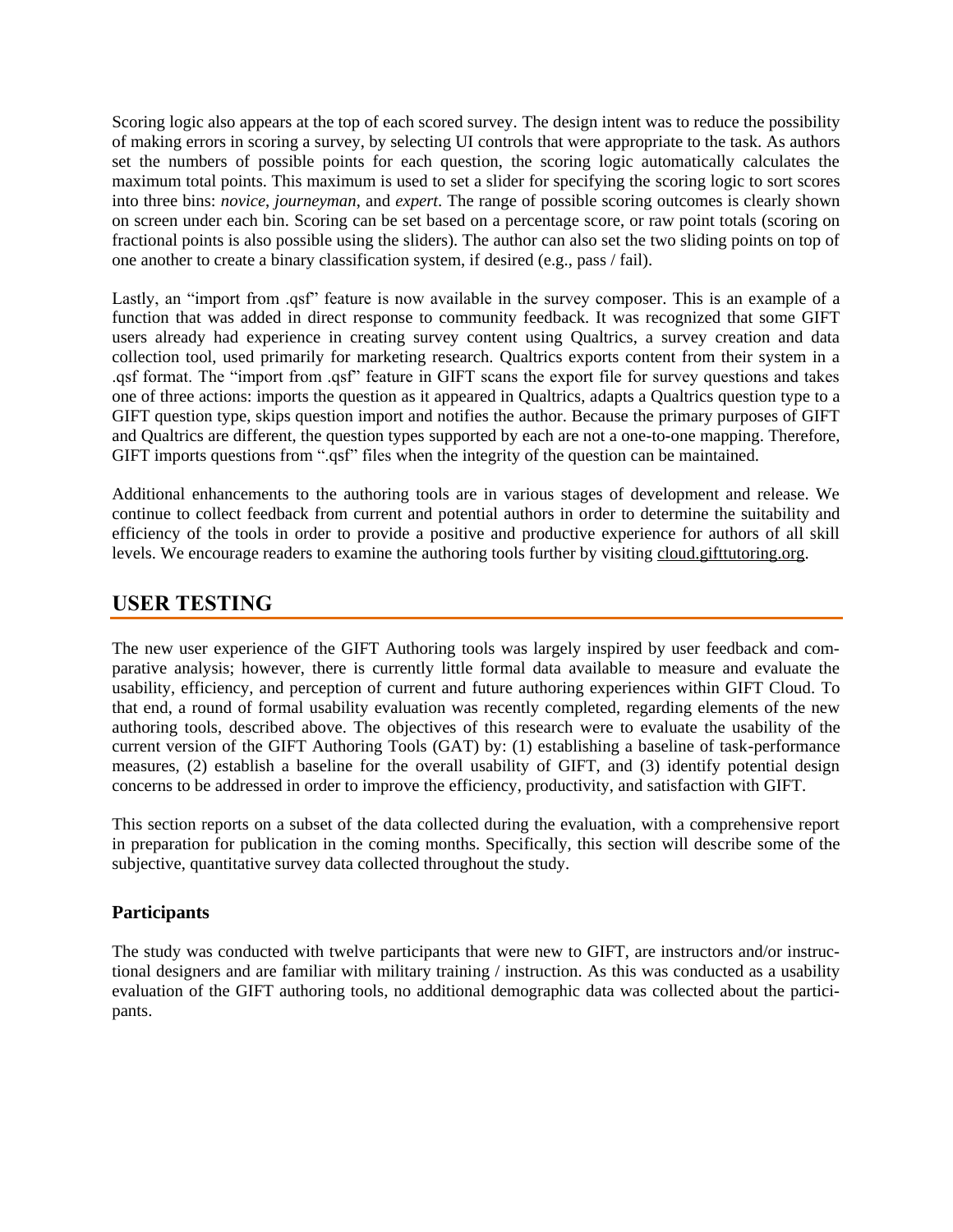#### **Procedure and Tasks**

Participants interacted with GIFT on a laptop computer and were asked to perform eight authoring tasks (Table 1). These tasks were representative of typical authoring tasks within the GAT and were specifically designed around elements of the interface that were recently redesigned (e.g., course editor, survey system). Prior to the usability tasks, participants received training in the form of a preparatory overview of adaptive training, the GIFT platform, how GIFT enables adaptive training, and superficial information regarding GIFT's primary features and functions. Training was administered by PowerPoint and inperson lecture.

| Task description (not given to participant)                                                                                                                                              | Scenario (given to participant)                                                                                                                                                                                                                                                                                                                               |
|------------------------------------------------------------------------------------------------------------------------------------------------------------------------------------------|---------------------------------------------------------------------------------------------------------------------------------------------------------------------------------------------------------------------------------------------------------------------------------------------------------------------------------------------------------------|
| 1. Add a new "Information as Text" course object to<br>the course. Name it, "Welcome".                                                                                                   | 1. You have been tasked with creating some Cyber Security training<br>content. You want to use GIFT to create the a basic lesson. First, you<br>want to display a welcome message that will be displayed to the<br>learner when they start the course. How would you go about setting up<br>the first screen a learner would see in a training lesson?        |
| 2. Edit the content of the "Welcome" course object.<br>Make the text bold and blue.                                                                                                      | 2. You now want to edit the text of the Welcome screen to read,<br>"Welcome to the course". You want text to be bolded and blue. How<br>would you go about editing the text in GIFT?                                                                                                                                                                          |
| 3. Add two course concepts to the Course, "Internet"<br>Privacy" and "General Security".                                                                                                 | <b>3.</b> The lesson you are creating will cover two concepts, Internet<br>Privacy and General Security. How would you go about specifying<br>these lesson concepts inside of GIFT?                                                                                                                                                                           |
| 4. Add a Media course object to the course, add an<br>image from the desktop to the course object.                                                                                       | 4. As part of the lesson materials, you want to display an image to the<br>learner regarding protecting accounts with two-factor authentication.<br>You have a copy of the relevant image on your computer desktop.<br>How would you go about adding this image to your lesson?                                                                               |
| 5. Add a three item questionnaire to the course, name it<br>"Pre-Test".                                                                                                                  | 5. You want to add a simple pre-test survey to the lesson in order to<br>gauge learners' existing knowledge. You have 3 sample questions<br>contained within a notepad file on the computer. How would you go<br>about administering the survey within GIFT?                                                                                                  |
| 6. Add a Slide Show course object to GIFT, use a<br>PowerPoint show file from the desktop.                                                                                               | 6. Some of your existing lesson material includes a slide show in the<br>form of a PowerPoint show. You want to display this content to the<br>learner after the pretest. How would you go about adding this content<br>to GIFT in the desired order?                                                                                                         |
| 7. Edit the existing Adaptive Courseflow course object,<br>by adding two web links to the Rules and Examples<br>quadrants, respectively. Tag the content with appropri-<br>ate metadata. | 7. Your Cyber Security lesson now includes an adaptive component,<br>made up of lesson materials and a quiz. You want to add some<br>supporting web-links to the lesson material contained within the<br>adaptive portion of the course. How would you go about adding this<br>content in GIFT, and making sure it is tied to the correct lesson<br>concepts? |
| 8. Make a copy of the completed course.                                                                                                                                                  | 8. You have recently completed the first lesson of the Cyber Security<br>course, and are ready to get started on the second lesson. Instead of<br>starting from scratch, you want to use the first lesson as a template.<br>How would you go about making a copy of the first completed lesson<br>in GIFT?                                                    |

|  | Table 1: Description of usability tasks and scenario descriptions |
|--|-------------------------------------------------------------------|
|--|-------------------------------------------------------------------|

After the training, participants were presented with the list of tasks they would attempt to perform, and were asked to rate their *expectation* of how easy or difficult each task would be (using a 7-point scale). Expectation / experience ratings [\(Albert & Dixon, 2003\)](#page-8-1) leverage a single-item questionnaire which is administered before and after a usability task, respectively:

- Before all tasks (expectation rating): "How difficult or easy to you expect this task to be?"
- After each task (experience rating): "How difficult or easy did you find this task to be?"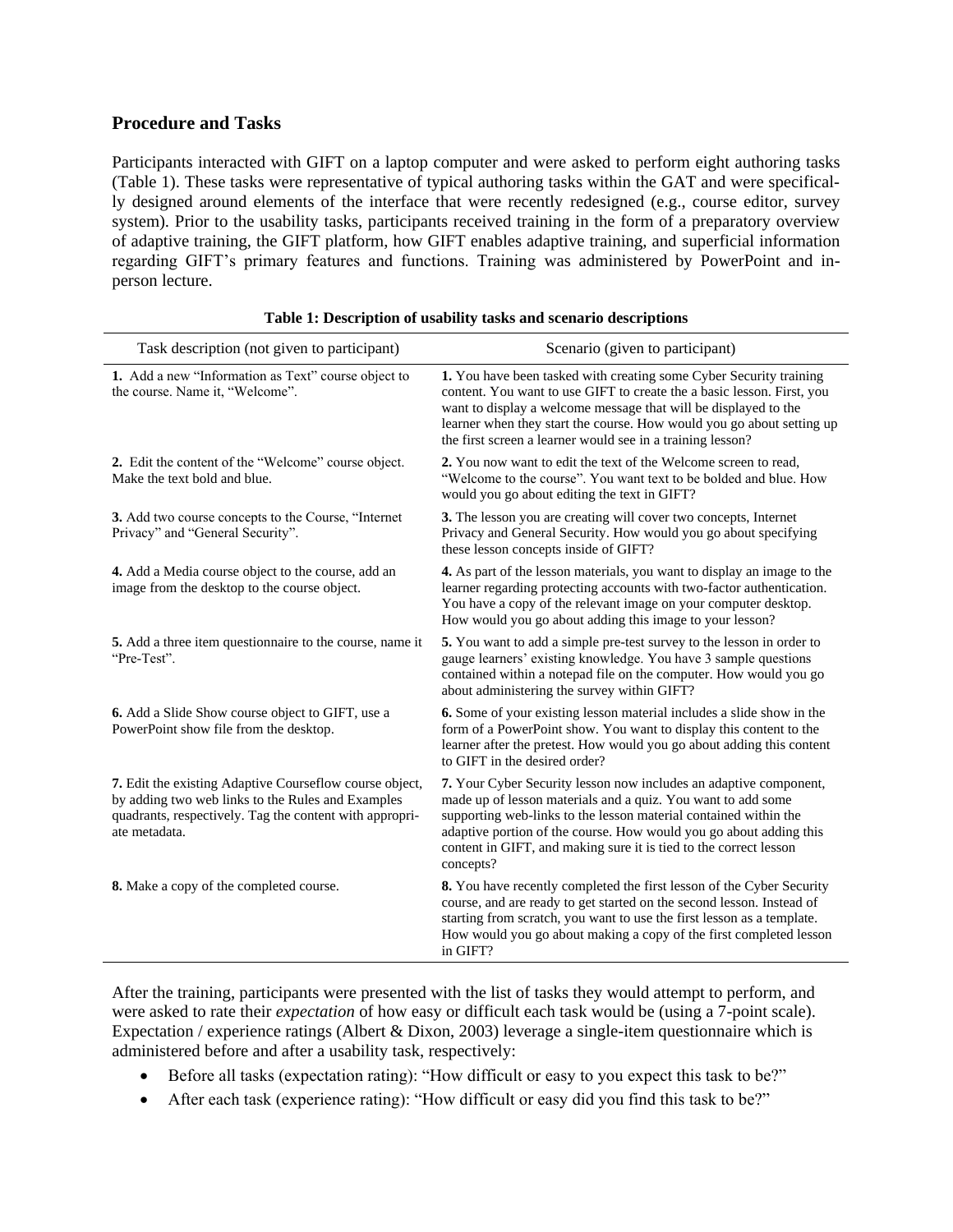Those questions appeared with a seven point response scale where (1) is Very Difficult and (7) corresponds with Very Easy. The post-task ratings have been reported to be significantly correlated ( $r = 0.46$ , n  $= 227$ , p < 0.0001) with objective task completion rates and times [\(Tedesco & Tullis, 2006\)](#page-9-4). Differences between expectations and experience ratings can also be used to identify opportunities within a system.

Following the completion of all usability tasks, participants were asked to complete the System Usability Scale (SUS), is an industry standard tool for quickly measuring the usability of systems and software [\(Brooke, 1986,](#page-8-2) [1996\)](#page-8-3). The survey was designed to be administered after all tasks have been completed, but before any additional discussion or debriefing. The survey consists of 10 questions, with a 5-point response scale where  $1 =$  strongly disagree, and  $5 =$  strongly agree.

#### **Preliminary analyses**

For each of the eight usability tasks, the expectation and experience ratings, respectively, were averaged across all participants. The resulting pairs of values allow us to quickly gauge the health of each of the tasks, by plotting pairs of values along an X-Y axis (Figure 5). The axis is segmented into four quadrants, representing opportunities for improvement (i.e., perceived to be easy, but was difficult), features that could be promoted (i.e., perceived to be difficult, but was easy), and so on [\(Tullis & Albert, 2013,](#page-9-5) p. 132). For this particular usability evaluation, each of the eight evaluation tasks were, on average, expected to be relatively easy and were perceived as relatively easy once completed.



**Figure 5: Average subjective expectation and experience ratings by task**

The expectation and experience ratings provide a subjective snapshot of a system at the individual task level. The SUS, by comparison, provides a snapshot of the overall subjective usability of a system. The SUS score is calculated by reverse coding the even numbered questions, summing the data from all questions, and then adjusting the scale of the score to 100, however that is not a percentage score. Grades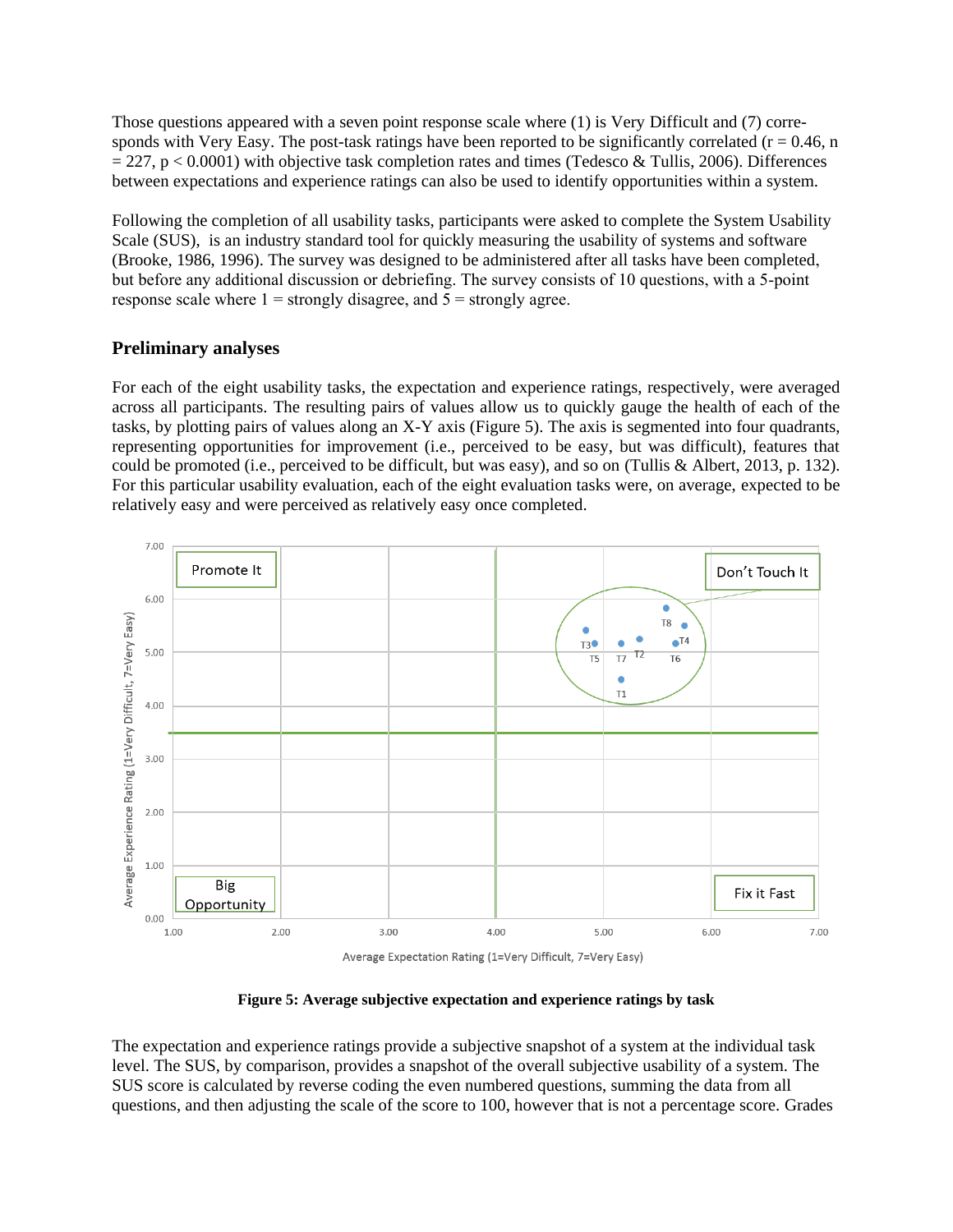are assigned to scores based on the percentile into which the score falls (like a bell-curve). The GAT currently does not have its own SUS reference score; however, an external reference database of other system SUS scores is available for comparison [\(Sauro & Lewis, 2012, pp. 198-200\)](#page-9-6). For the current usability study, the GIFT authoring tools yielded an average SUS score of 58.75, which ranks in the  $29<sup>th</sup>$ percentile of all other systems in the database (roughly a D or D+ ranking). While there is room for improvement within the GAT, that result represents a modest improvement over a previous usability survey in which *perceived ease of use* for GIFT was measured [\(Holden & Alexander, 2015\)](#page-8-4).

#### **Preliminary discussion**

The current study offers a snapshot in time regarding the subjective usability of GIFT at the system and task levels, respectively. The results reported in this paper indicates that GIFT has experienced a modest usability gain from the last usability survey, but there is room for improvement. Interestingly, subjective experiences measured at the task level were positive, which is encouraging because these were the areas of GIFT which received the most design attention. It is expected that the overall usability of the system will continue to improve as other interfaces within the GAT receive targeted design attention.

Further, there is additional objective performance (i.e., types of errors) and subjective qualitative data (i.e., task times, error rates) that is currently under analysis. There will be more conclusions to be drawn from the study, once those data have been analyzed, and opportunities for improvement can be triangulated from multiple data streams. For instance, observation of and discussion with participants identified media upload and management as an early candidate for additional design attention in the coming year. Finally, this research will also now serve as a new baseline for internal comparison with future versions of the GAT, where *expectation ratings* and the SUS are used, respectively.

# **LOOKING AHEAD**

The new interfaces described in this paper provide usable tools and experiences that are intended to help authors configure tutors, sequence courses, and integrate instructional content into those courses. In theory, it would be desirable to have specific content relative to each adaptive component of a tutor, with respect to features within a learner model. However, *creating* instructional content suitable for adaptive tutors is still a resource intensive task, even when existing source material is available. In the coming year, the GIFT team will investigate forward-thinking solutions that will support authors in creating tailored learner experiences within a tutor, by reducing the time and effort spent in content preparation.

GIFT can already monitor and interact with external simulation and serious game systems. Technologies are being investigated that would allow single training or game scenario to be automatically reconfigured over hundreds of variations to provide suitable adaptations within GIFT. This is known as automated scenario generation [\(Zook et al., 2012\)](#page-9-7) or evolutionary scenario generation [\(Luo, Yin, Cai, Zhong, &](#page-9-8)  [Lees, 2016\)](#page-9-8). Scenario permutations would be automatically ranked by the system based on an author's specified learning objectives. Further filtering can be done by the author and their human collaborators. This would allow a GIFT tutor to respond in real-time to a learner's needs without minimal additional development. This capability would also benefit learners in the generation of replayable, simulation-based practice material within a course. For more information see [\(Sottilare & Brawner, 2017\)](#page-9-9).

Further, adaptation within a tutor is commonly operationalized based on content: a remedial video, targeted feedback, more difficult quiz questions, and so on. Alternatively, is it thought that there are ways to provide an adaptive tutoring experience to learners that is, in-part, content independent. For instance, inspiration can be drawn from gamification, or the application of game elements to non-gaming contexts. Gamification is typically implemented as a one-size-fits-all salutation, but adaptive systems afford the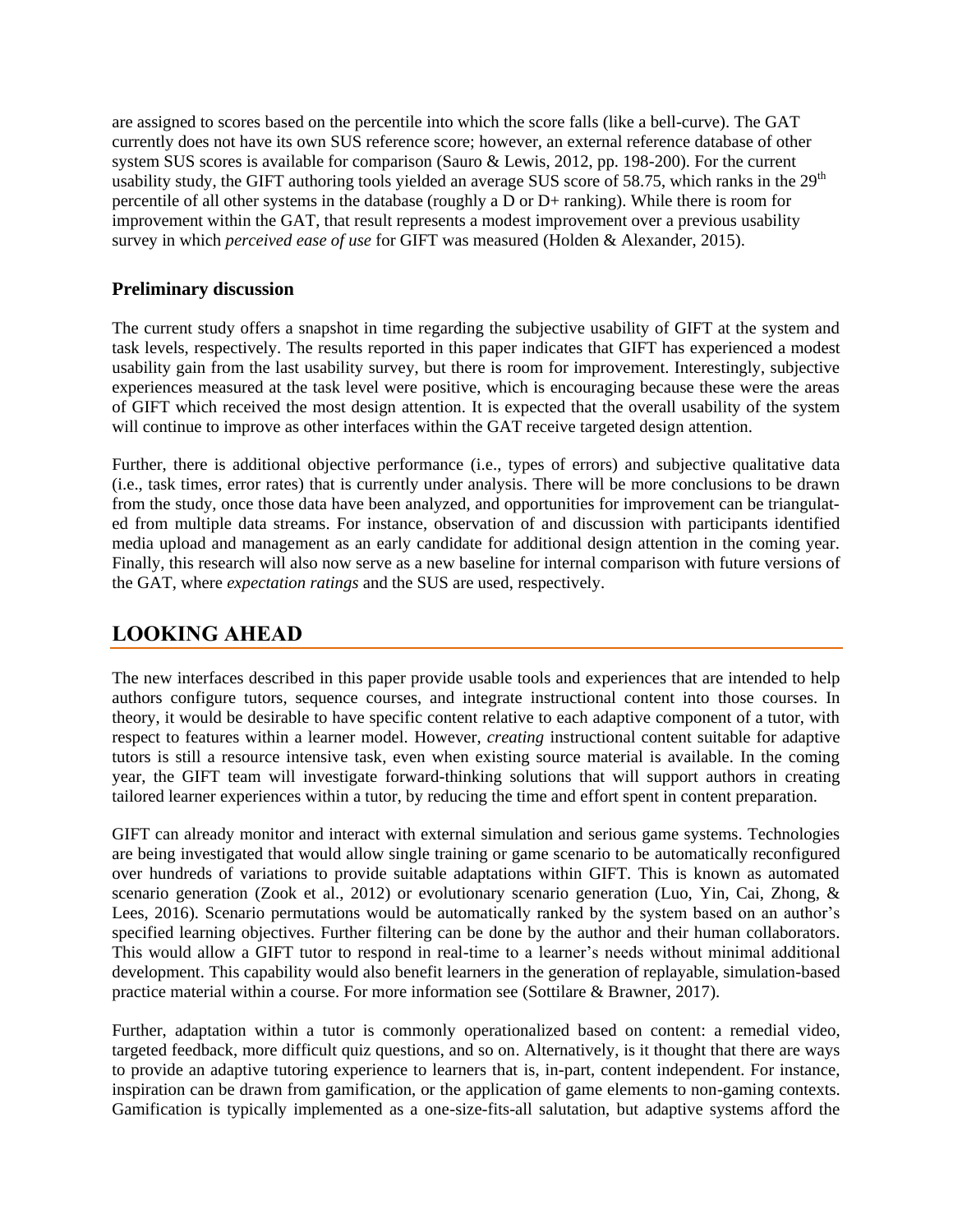ability to intelligently tailor gamification-type features within the tutor-user interface that harmonize with a learner's motivation, grit, etc. [\(Ososky, 2015\)](#page-9-10). Personalization is another way in which contentindependent adaptive tutoring can be achieved. The design of personalization varies by implementation, though the premise is consistent. Personalizing learning content, with a learner's preferences or other information from their profile, can yield positive benefits on engagement and knowledge retention [\(A.](#page-9-11)  [Sinatra, 2016;](#page-9-11) [A. M. Sinatra, 2015\)](#page-9-12).

# **CONCLUSIONS AND RECOMMENDATIONS FOR FUTURE RESEARCH**

The GIFT team remains committed to providing an authoring experience for GIFT which results in greater efficiency with which tutors can be created and managed. This paper described an effort to redesign significant portions of the GAT in service of those goals. Preliminary results from a user test support the notion that the revised authoring tools were met favorably; however, there remain opportunities to improve the authoring experience as a whole. GIFT should continue to provide design attention to authoring interfaces that are found to be difficult to use and/or understand, such as media management and real-time assessment authoring.

Interfaces, however, are only part of a user's experience with a system. Future research and design effort should continue to work toward creating supporting material such as authoring *wizards*, tutorial videos, and demonstration courses that showcase the benefit of the GIFT platform (i.e., *killer apps*). In support of a comprehensive user experience, a GIFT "Summer Camp" is currently in development, which will offer in-person training directly to members of the GIFT community. While the primary goal of this offering is to support new and current authors, the GIFT team will also likely find much to learn about how individuals use GIFT as well.

Finally, the GIFT project should continue to peruse opportunities to regularly measure the usability and efficiency of the GAT. That research needs to be able to keep pace with that of software development to enable both efforts to inform one another. Future research should also leverage results from the current user study as a point of comparison in order to measure improvement, alongside the use of publically available reference databases as a general indication of usability. In doing so, data-informed decisions can be made regarding the allocation of design and development effort for the GIFT authoring experience.

As always, we encourage you, the reader, to *join the conversation* at [GIFTTutoring.org.](https://gifttutoring.org/projects/gift/wiki/Overview) The members of the GIFT community have a valuable opportunity to help shape how features are designed and implemented into GIFT. The GIFT development team encourages members of the GIFT community to continue to communicate feedback, issues, suggestions, and results (of research) in order to help us provide the useful tools, powerful technologies, and positive user experiences that will make adaptive tutoring technology accessible and valuable to the broadest possible audience.

# **REFERENCES**

- <span id="page-8-1"></span>Albert, W., & Dixon, E. (2003). Is this what you expected? The use of expectation measures in usability testing*. Proceedings of the Usability Professionals Association 2003 Conference, Scottsdale, AZ*.
- <span id="page-8-2"></span>Brooke, J. (1986). System usability scale (SUS): a quick-and-dirty method of system evaluation user information. *Reading, UK: Digital Equipment Co Ltd*.
- <span id="page-8-3"></span>Brooke, J. (1996). SUS-A quick and dirty usability scale. *Usability evaluation in industry, 189*(194), 4-7.
- <span id="page-8-4"></span>Holden, H., & Alexander, M. (2015). An analysis of GIFT user experiences and design recommendations for enhancing GIFT's usability. In R. Sottilare (Ed.), *Proceedings of the Second Annual GIFT Users Symposium* (pp. 83-89). Orlando, FL: U.S. Army Research Laboratory.

<span id="page-8-0"></span>Lightbown, D. (2015). *Designing the User Experience of Game Development Tools*. Boca Raton, FL: CRC Press.